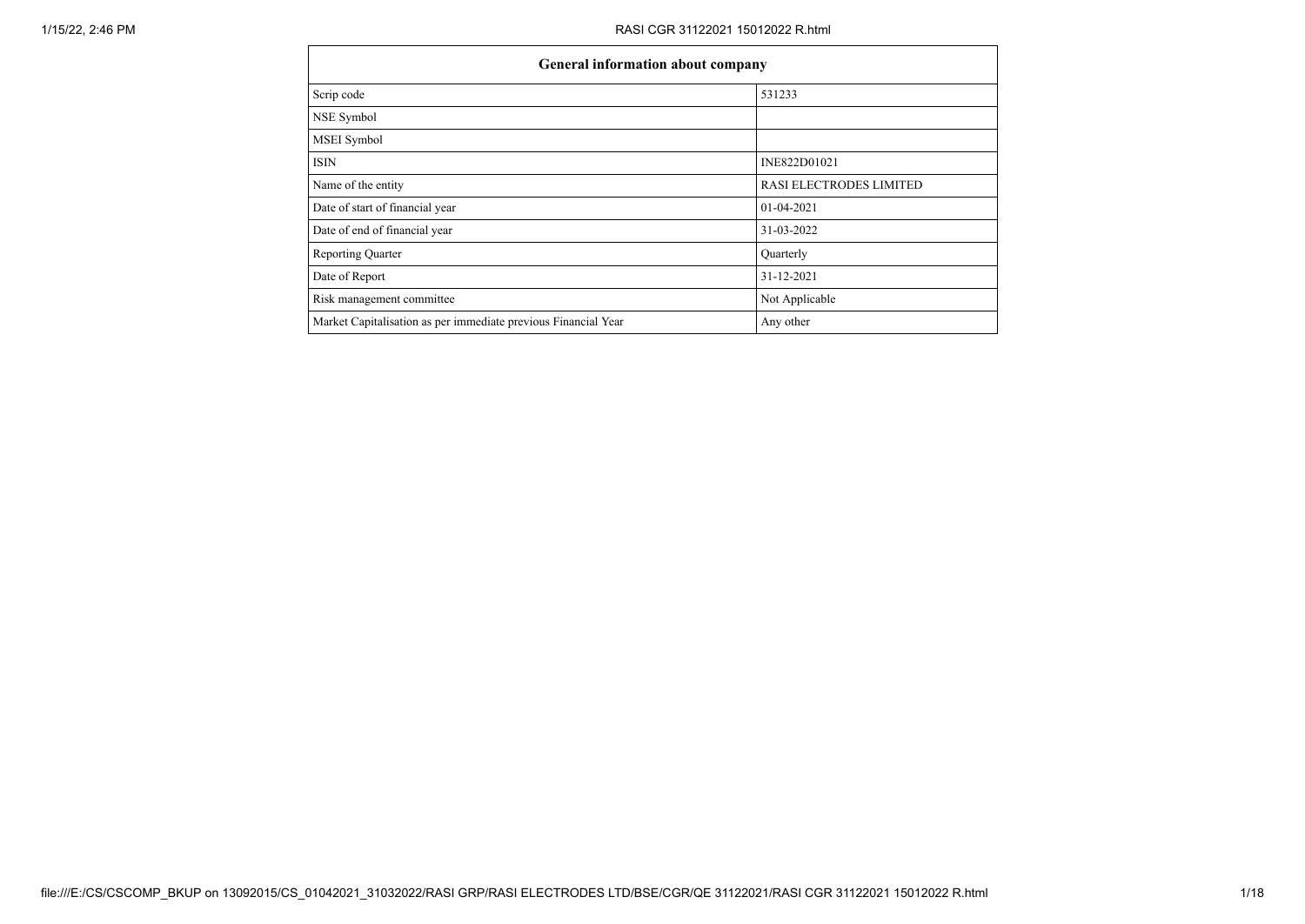|                |                     |                                                   |                     |            |                                                       |                                       |                               |                          |                                                                                                      |                                             | <b>Annexure I</b>                           |                                                           |                      |                                            |                                                                                                                                                |                                                                                                                                                                   |                                                                                                                                                                          |                                                                                                                                                                                                         |                                      |                                      |
|----------------|---------------------|---------------------------------------------------|---------------------|------------|-------------------------------------------------------|---------------------------------------|-------------------------------|--------------------------|------------------------------------------------------------------------------------------------------|---------------------------------------------|---------------------------------------------|-----------------------------------------------------------|----------------------|--------------------------------------------|------------------------------------------------------------------------------------------------------------------------------------------------|-------------------------------------------------------------------------------------------------------------------------------------------------------------------|--------------------------------------------------------------------------------------------------------------------------------------------------------------------------|---------------------------------------------------------------------------------------------------------------------------------------------------------------------------------------------------------|--------------------------------------|--------------------------------------|
|                |                     |                                                   |                     |            |                                                       |                                       |                               |                          | Annexure I to be submitted by listed entity on quarterly basis                                       |                                             |                                             |                                                           |                      |                                            |                                                                                                                                                |                                                                                                                                                                   |                                                                                                                                                                          |                                                                                                                                                                                                         |                                      |                                      |
|                |                     |                                                   |                     |            |                                                       |                                       |                               |                          |                                                                                                      |                                             | <b>I. Composition of Board of Directors</b> |                                                           |                      |                                            |                                                                                                                                                |                                                                                                                                                                   |                                                                                                                                                                          |                                                                                                                                                                                                         |                                      |                                      |
|                |                     |                                                   |                     |            |                                                       |                                       |                               |                          | Disclosure of notes on composition of board of directors explanatory                                 |                                             |                                             |                                                           |                      |                                            |                                                                                                                                                |                                                                                                                                                                   |                                                                                                                                                                          |                                                                                                                                                                                                         |                                      |                                      |
|                |                     |                                                   |                     |            |                                                       |                                       |                               |                          |                                                                                                      |                                             |                                             | Whether the listed entity has a Regular Chairperson   Yes |                      |                                            |                                                                                                                                                |                                                                                                                                                                   |                                                                                                                                                                          |                                                                                                                                                                                                         |                                      |                                      |
|                |                     |                                                   |                     |            |                                                       |                                       |                               |                          |                                                                                                      |                                             |                                             | Whether Chairperson is related to MD or CEO   Yes         |                      |                                            |                                                                                                                                                |                                                                                                                                                                   |                                                                                                                                                                          |                                                                                                                                                                                                         |                                      |                                      |
| Sr             | Title<br>(Mr<br>Ms) | Name of<br>the Director                           | PAN                 | <b>DIN</b> | Category 1<br>of directors                            | Category 2<br>of directors            | Category<br>3 of<br>directors | Date<br>of<br>Birth      | Whether<br>special<br>resolution<br>passed?<br>[Refer Reg.<br>$17(1A)$ of<br>Listing<br>Regulations] | Date of<br>passing<br>special<br>resolution | <b>Initial Date</b><br>of<br>appointment    | Date of Re-<br>appointment                                | Date of<br>cessation | Tenure<br>of<br>director<br>(in<br>months) | No of<br>Directorship<br>in listed<br>entities<br>including<br>this listed<br>entity (Refer<br>Regulation<br>17A of<br>Listing<br>Regulations) | No of<br>Independent<br>Directorship<br>in listed<br>entities<br>including<br>this listed<br>entity (Refer<br>Regulation<br>$17A(1)$ of<br>Listing<br>Regulations | Number of<br>memberships<br>in Audit/<br>Stakeholder<br>Committee(s)<br>including this<br>listed entity<br>(Refer<br>Regulation<br>$26(1)$ of<br>Listing<br>Regulations) | No of post of<br>Chairperson<br>in Audit/<br>Stakeholder<br>Committee<br>held in listed<br>entities<br>including<br>this listed<br>entity (Refer<br>Regulation<br>$26(1)$ of<br>Listing<br>Regulations) | Notes for<br>not<br>providing<br>PAN | Notes for<br>not<br>providing<br>DIN |
|                | Mr                  | <b>B RANJIT</b><br><b>KUMAR</b><br><b>KOTHARI</b> | AAKPK6088N 01560805 |            | Non-<br>Executive -<br>Non<br>Independent<br>Director | Chairperson<br>related to<br>Promoter |                               | $23 -$<br>$07 -$<br>1965 | NA                                                                                                   |                                             | 13-02-1995                                  | 28-09-2021                                                |                      |                                            | 1                                                                                                                                              | $\theta$                                                                                                                                                          |                                                                                                                                                                          |                                                                                                                                                                                                         |                                      |                                      |
| 2              | Mr                  | $\mathbf{B}$<br><b>POPATLAL</b><br><b>KOTHARI</b> | AAIPK7746D          | 00594168   | Executive<br>Director                                 | Not<br>Applicable                     | CEO-<br>MD                    | $17-$<br>$09 -$<br>1959  | NA                                                                                                   |                                             | 08-03-1994                                  | 11-02-2021                                                |                      | 60                                         |                                                                                                                                                | $\theta$                                                                                                                                                          |                                                                                                                                                                          | $\overline{0}$                                                                                                                                                                                          |                                      |                                      |
| $\overline{3}$ | Mr                  | AJAY<br><b>GOYAL</b>                              | AAFPG4594E          | 00513570   | Non-<br>Executive -<br>Independent<br>Director        | Not<br>Applicable                     |                               | $14-$<br>$10-$<br>1975   | NA                                                                                                   |                                             | 15-12-2005                                  | 01-04-2019                                                |                      | 60                                         | 1                                                                                                                                              | $\mathbf{1}$                                                                                                                                                      |                                                                                                                                                                          | $\Omega$                                                                                                                                                                                                |                                      |                                      |
| $\overline{4}$ | Mrs                 | PAYAL<br>$\text{JAIN}$                            | ABIPJ8138M          | 07181548   | Non-<br>Executive -<br>Non<br>Independent<br>Director | Not<br>Applicable                     |                               | $30 -$<br>$06 -$<br>1985 | NA                                                                                                   |                                             | 31-03-2015                                  | 29-09-2020                                                |                      |                                            | 1                                                                                                                                              | $\theta$                                                                                                                                                          | $\overline{0}$                                                                                                                                                           | $\Omega$                                                                                                                                                                                                |                                      |                                      |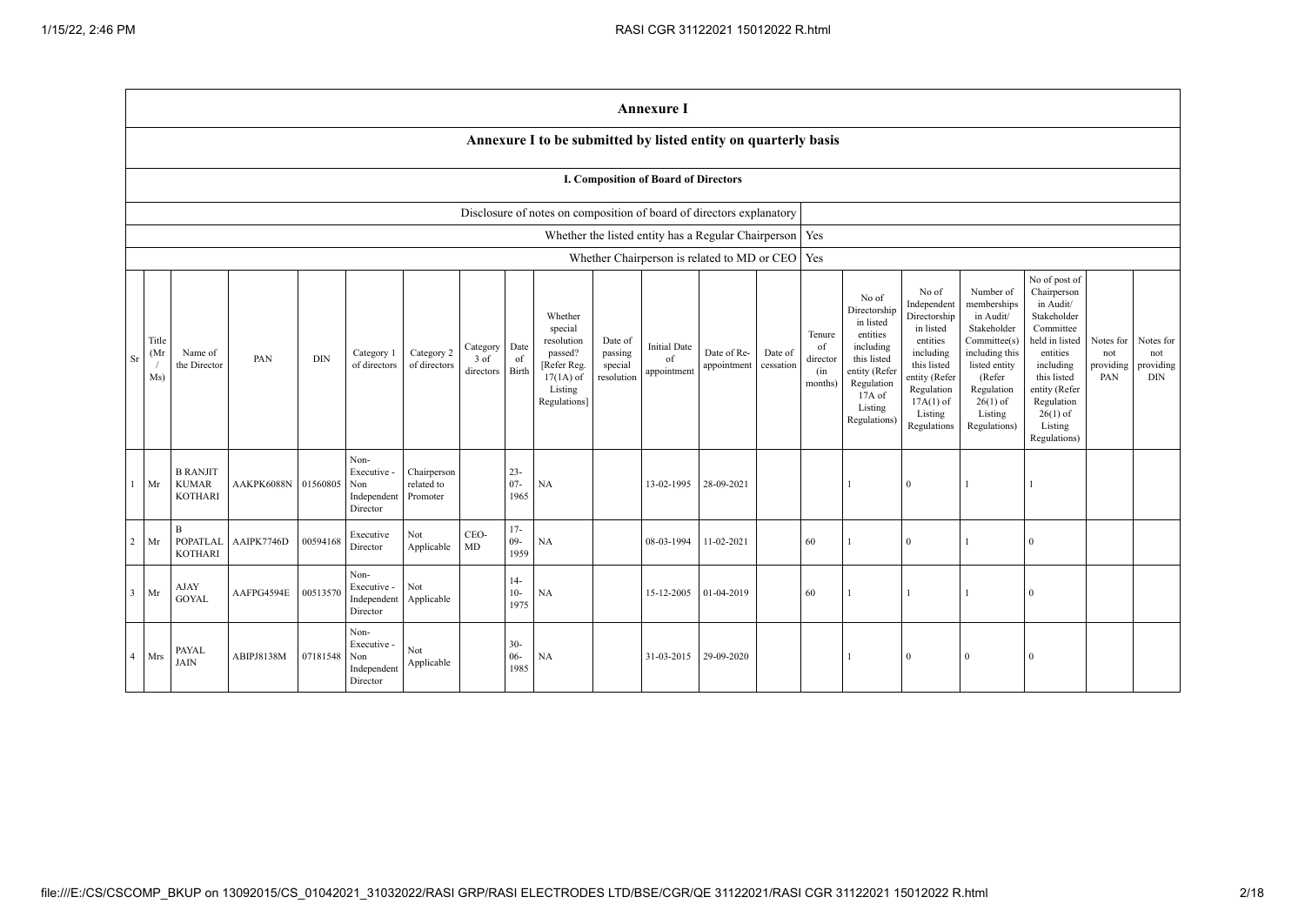|           |                                                                      |                                     |                     |            |                                                |                               |                               |                          | <b>I. Composition of Board of Directors</b>                                                          |                                             |                                          |                            |                      |                                            |                                                                                                                                                  |                                                                                                                                                                      |                                                                                                                                                                          |                                                                                                                                                                                                            |                                        |
|-----------|----------------------------------------------------------------------|-------------------------------------|---------------------|------------|------------------------------------------------|-------------------------------|-------------------------------|--------------------------|------------------------------------------------------------------------------------------------------|---------------------------------------------|------------------------------------------|----------------------------|----------------------|--------------------------------------------|--------------------------------------------------------------------------------------------------------------------------------------------------|----------------------------------------------------------------------------------------------------------------------------------------------------------------------|--------------------------------------------------------------------------------------------------------------------------------------------------------------------------|------------------------------------------------------------------------------------------------------------------------------------------------------------------------------------------------------------|----------------------------------------|
|           | Disclosure of notes on composition of board of directors explanatory |                                     |                     |            |                                                |                               |                               |                          |                                                                                                      |                                             |                                          |                            |                      |                                            |                                                                                                                                                  |                                                                                                                                                                      |                                                                                                                                                                          |                                                                                                                                                                                                            |                                        |
|           | Whether the listed entity has a Regular Chairperson                  |                                     |                     |            |                                                |                               |                               |                          |                                                                                                      |                                             |                                          |                            |                      |                                            |                                                                                                                                                  |                                                                                                                                                                      |                                                                                                                                                                          |                                                                                                                                                                                                            |                                        |
| <b>Sr</b> | Title<br>(Mr)<br>Ms)                                                 | Name of the<br>Director             | PAN                 | <b>DIN</b> | Category 1<br>of directors                     | Category 2<br>of<br>directors | Category<br>3 of<br>directors | Date<br>of<br>Birth      | Whether<br>special<br>resolution<br>passed?<br>[Refer Reg.<br>$17(1A)$ of<br>Listing<br>Regulations] | Date of<br>passing<br>special<br>resolution | <b>Initial Date</b><br>of<br>appointment | Date of Re-<br>appointment | Date of<br>cessation | Tenure<br>of<br>director<br>(in<br>months) | No of<br>Directorship<br>in listed<br>entities<br>including<br>this listed<br>entity (Refer<br>Regulation<br>$17A$ of<br>Listing<br>Regulations) | No of<br>Independent<br>Directorship<br>in listed<br>entities<br>including<br>this listed<br>entity<br>(Refer<br>Regulation<br>$17A(1)$ of<br>Listing<br>Regulations | Number of<br>memberships<br>in Audit/<br>Stakeholder<br>Committee(s)<br>including this<br>listed entity<br>(Refer<br>Regulation<br>$26(1)$ of<br>Listing<br>Regulations) | No of post<br>of<br>Chairperson<br>in Audit/<br>Stakeholder<br>Committee<br>held in listed<br>entities<br>including<br>this listed<br>entity (Refer<br>Regulation<br>$26(1)$ of<br>Listing<br>Regulations) | Notes for<br>not<br>providing 1<br>PAN |
| 5         | Ms                                                                   | <b>AASHIKA</b><br><b>KUMARI</b>     | APSPA5542G          | 08455410   | Non-<br>Executive -<br>Independent<br>Director | Not<br>Applicable             |                               | $07 -$<br>$06 -$<br>1991 | NA                                                                                                   |                                             | 30-05-2019                               | 26-09-2019                 |                      | 60                                         |                                                                                                                                                  |                                                                                                                                                                      |                                                                                                                                                                          | $\Omega$                                                                                                                                                                                                   |                                        |
| 6         | Mr                                                                   | <b>HITESH M</b><br><b>DHARAMSHI</b> | AHAPD4821B 00207799 |            | Non-<br>Executive -<br>Independent<br>Director | Not<br>Applicable             |                               | $23 -$<br>$03 -$<br>1975 | <b>NA</b>                                                                                            |                                             | 10-01-2004                               | 01-04-2019                 |                      | 60                                         |                                                                                                                                                  |                                                                                                                                                                      |                                                                                                                                                                          |                                                                                                                                                                                                            |                                        |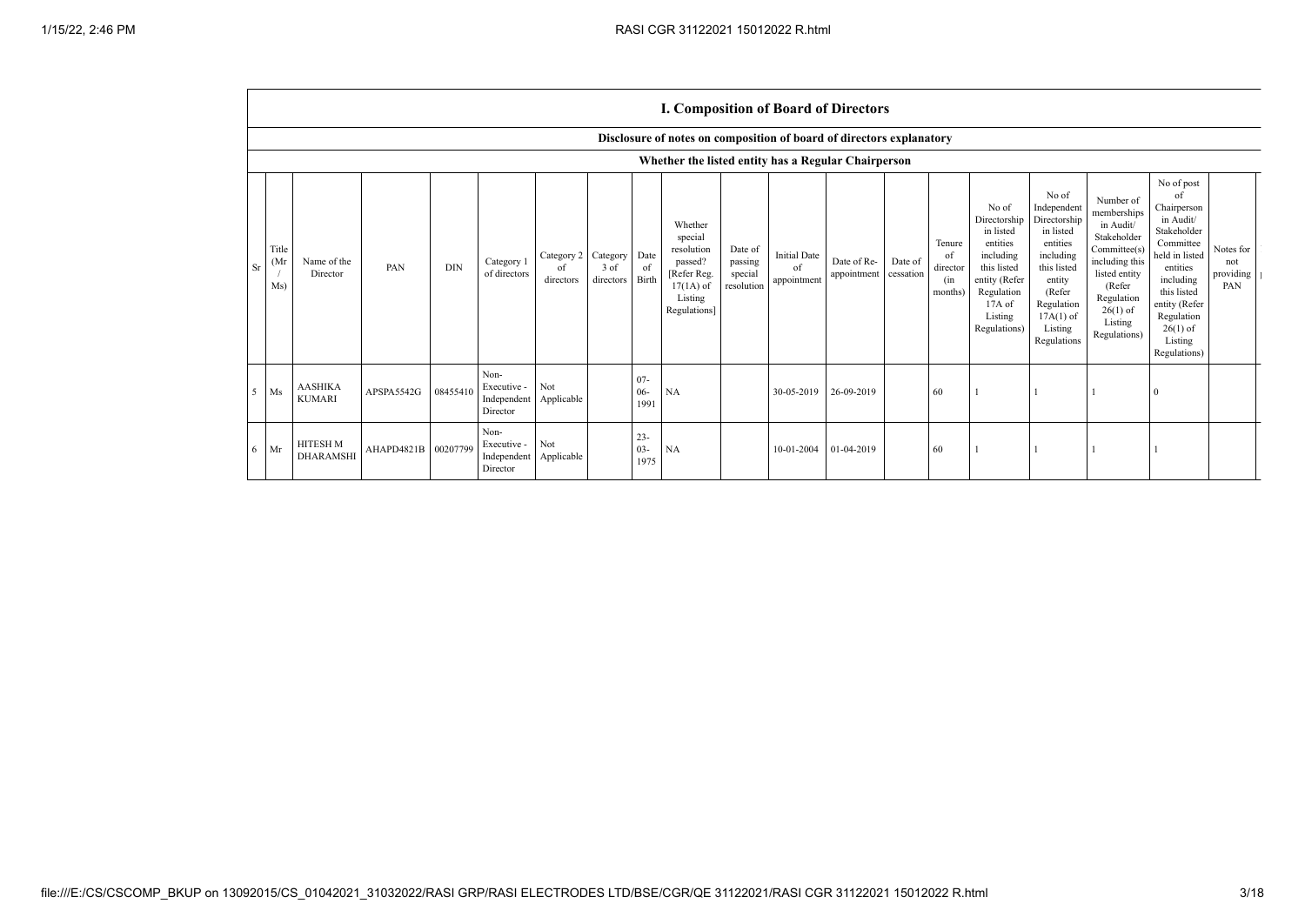| Annexure 1                                                                            |  |
|---------------------------------------------------------------------------------------|--|
| <b>II. Composition of Committees</b>                                                  |  |
| Disclosure of notes on composition of committees explanatory   Textual Information(1) |  |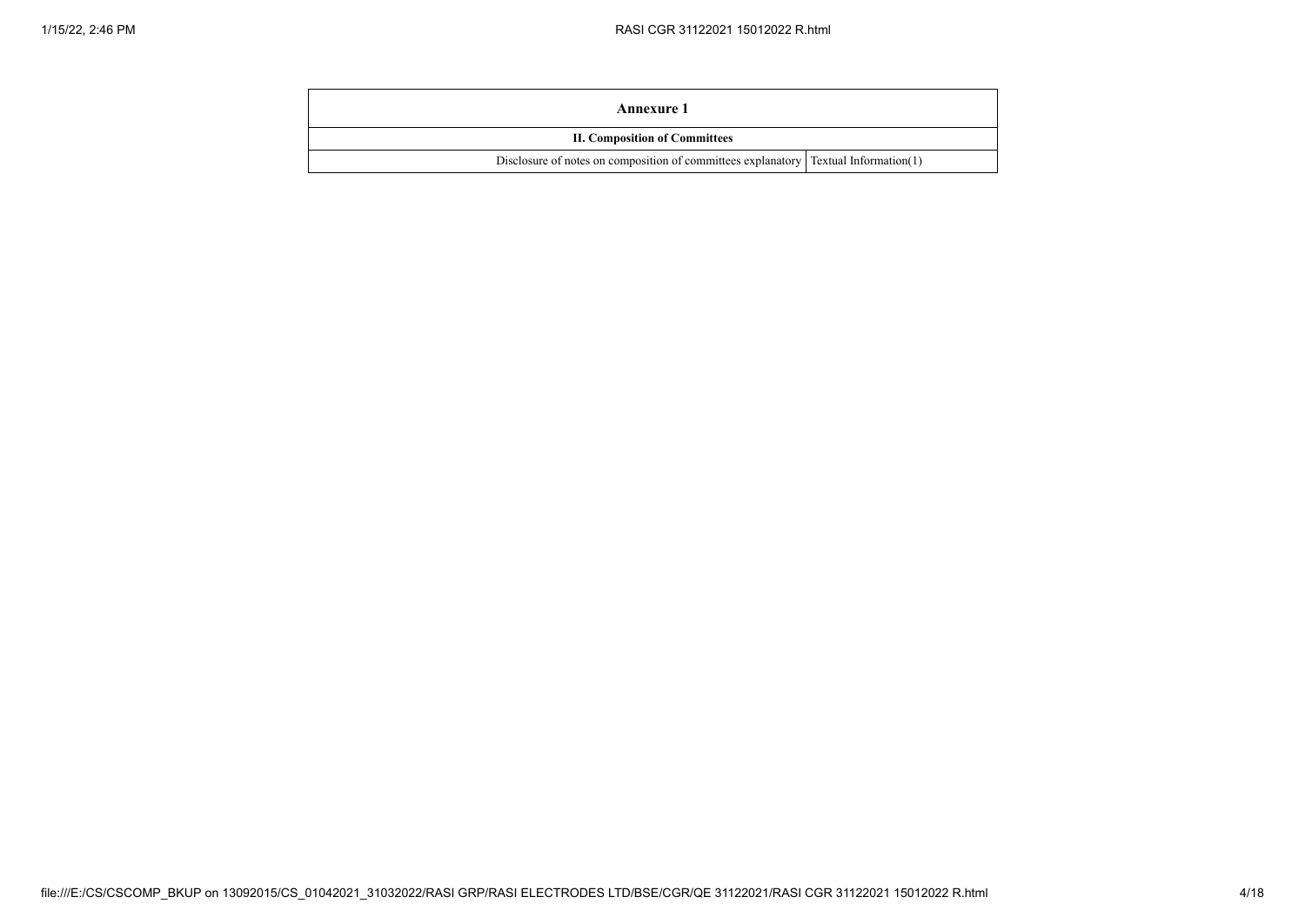|                        | <b>Annexure 1 Text Block</b>                                                                                                                                                                                                  |
|------------------------|-------------------------------------------------------------------------------------------------------------------------------------------------------------------------------------------------------------------------------|
|                        | The Excel sheet is not allowing data relating to Audit Committee meeting attaendance date for the<br>meeting held on 12.11.2021 to be filled in Annx 1 - Meeting of Committees. Hence, the data is furnished<br>herein below: |
| Textual Information(1) | Attendance of Directors of Audit Committee meeting held on 12.11.2021 is:                                                                                                                                                     |
|                        | No.of Non-Independent Director attended is 1 & No.of Independent Director attended is 2.                                                                                                                                      |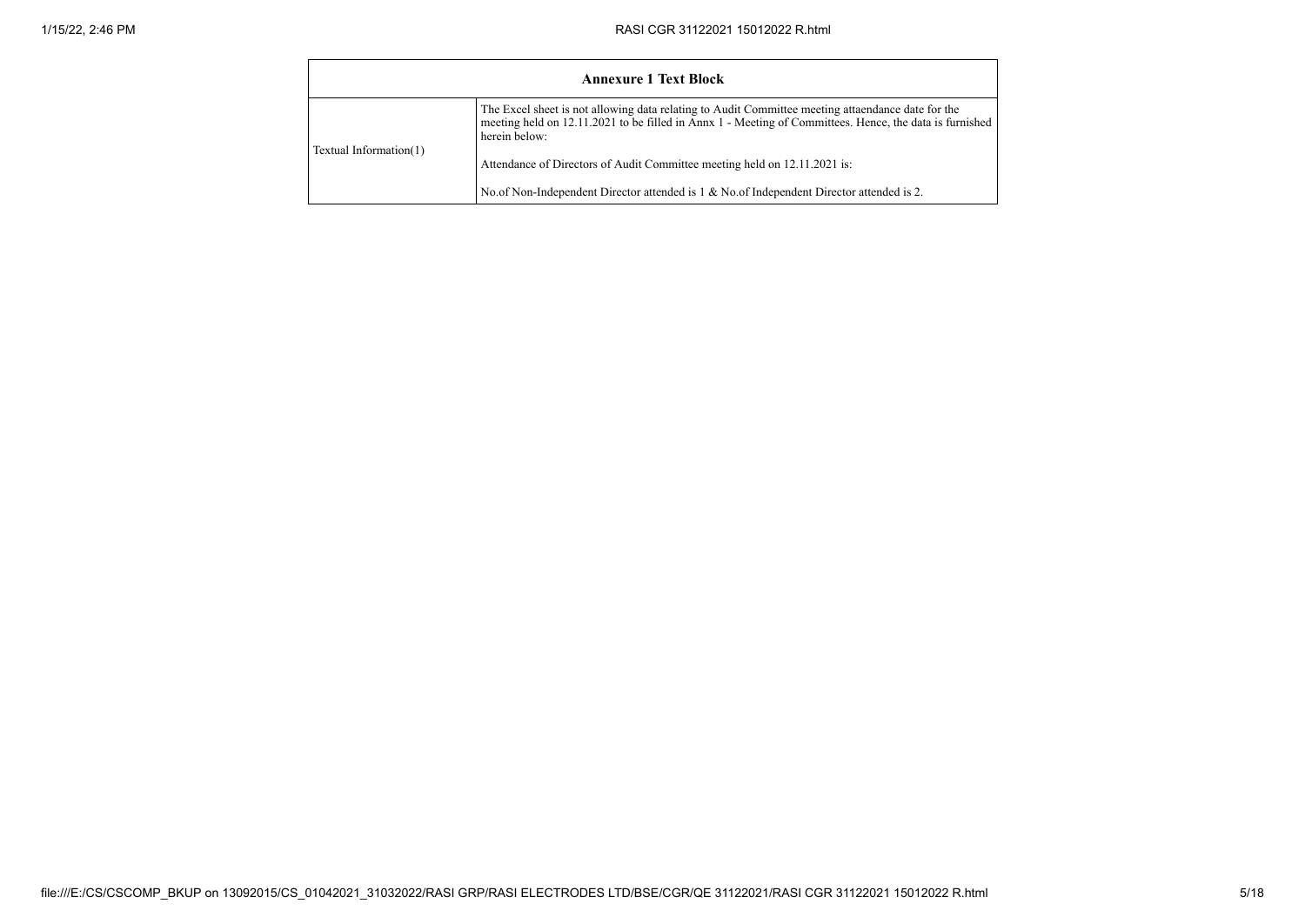|                                                                                                                                                                           | <b>Audit Committee Details</b>                               |                                         |                                             |             |            |  |  |  |  |  |  |
|---------------------------------------------------------------------------------------------------------------------------------------------------------------------------|--------------------------------------------------------------|-----------------------------------------|---------------------------------------------|-------------|------------|--|--|--|--|--|--|
|                                                                                                                                                                           | Yes<br>Whether the Audit Committee has a Regular Chairperson |                                         |                                             |             |            |  |  |  |  |  |  |
| DIN<br>Name of Committee<br>Category 2 of<br>Date of<br>Date of<br>Category 1 of directors<br>Sr<br>Remarks<br>Appointment<br>directors<br>Cessation<br>Number<br>members |                                                              |                                         |                                             |             |            |  |  |  |  |  |  |
|                                                                                                                                                                           | 00207799                                                     | <b>HITESH M</b><br><b>DHARAMSHI</b>     | Non-Executive - Independent<br>Director     | Chairperson | 14-11-2014 |  |  |  |  |  |  |
|                                                                                                                                                                           | 01560805                                                     | <b>B RANJIT KUMAR</b><br><b>KOTHARI</b> | Non-Executive - Non<br>Independent Director | Member      | 14-11-2014 |  |  |  |  |  |  |
|                                                                                                                                                                           |                                                              | 00513570 AJAY GOYAL                     | Non-Executive - Independent<br>Director     | Member      | 14-11-2014 |  |  |  |  |  |  |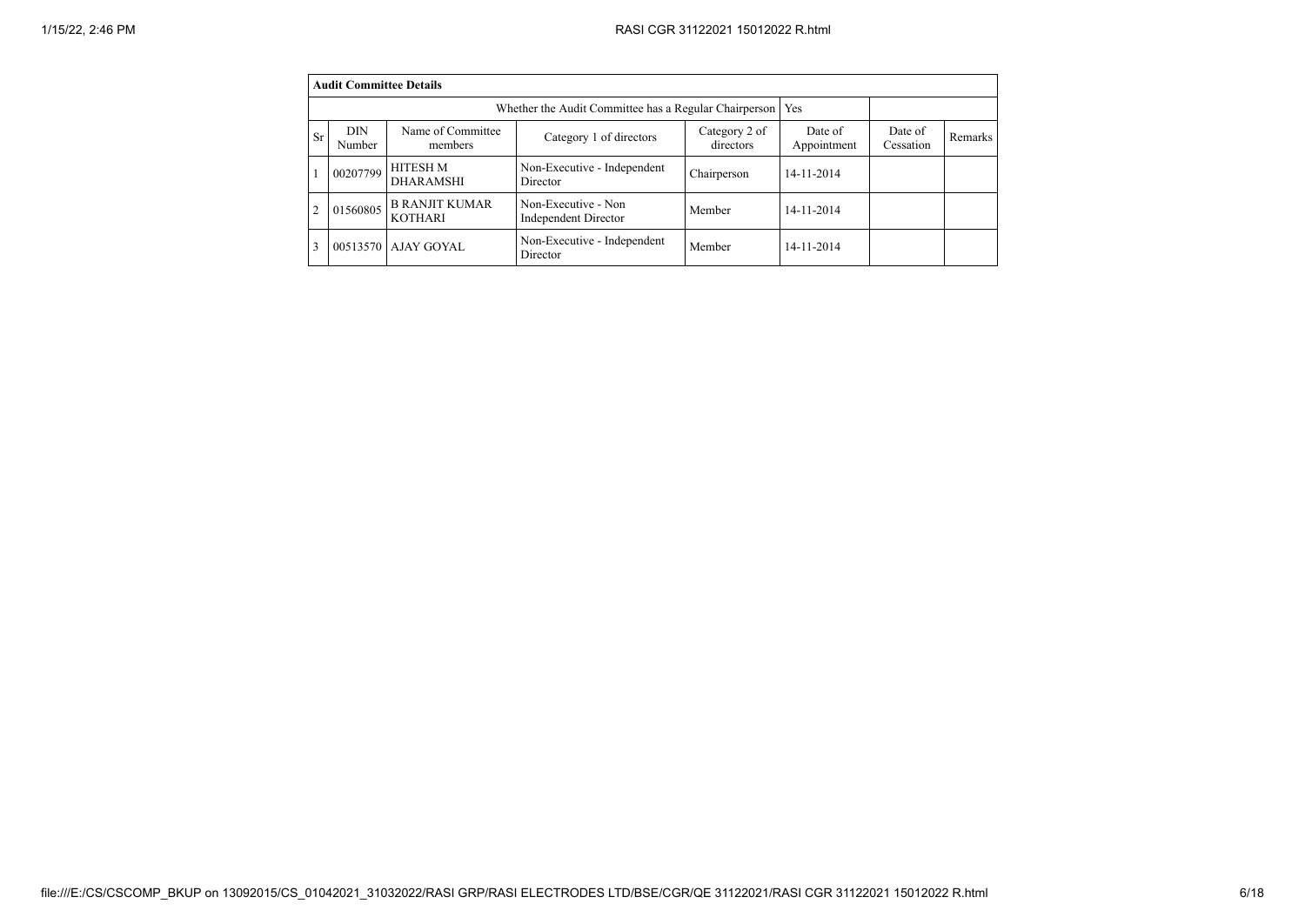|    | Nomination and remuneration committee                                                                                                                                      |                                         |                                             |             |            |  |  |  |  |  |  |  |
|----|----------------------------------------------------------------------------------------------------------------------------------------------------------------------------|-----------------------------------------|---------------------------------------------|-------------|------------|--|--|--|--|--|--|--|
|    | Whether the Nomination and remuneration committee has a Regular Chairperson<br>Yes                                                                                         |                                         |                                             |             |            |  |  |  |  |  |  |  |
| Sr | Name of Committee<br><b>DIN</b><br>Category 2 of<br>Date of<br>Date of<br>Category 1 of directors<br>Remarks<br>directors<br>Appointment<br>Cessation<br>Number<br>members |                                         |                                             |             |            |  |  |  |  |  |  |  |
|    |                                                                                                                                                                            | 00513570 AJAY GOYAL                     | Non-Executive - Independent<br>Director     | Chairperson | 14-11-2014 |  |  |  |  |  |  |  |
|    | 01560805                                                                                                                                                                   | <b>B RANJIT KUMAR</b><br><b>KOTHARI</b> | Non-Executive - Non<br>Independent Director | Member      | 14-11-2014 |  |  |  |  |  |  |  |
|    |                                                                                                                                                                            | 08455410 AASHIKA KUMARI                 | Non-Executive - Independent<br>Director     | Member      | 30-05-2019 |  |  |  |  |  |  |  |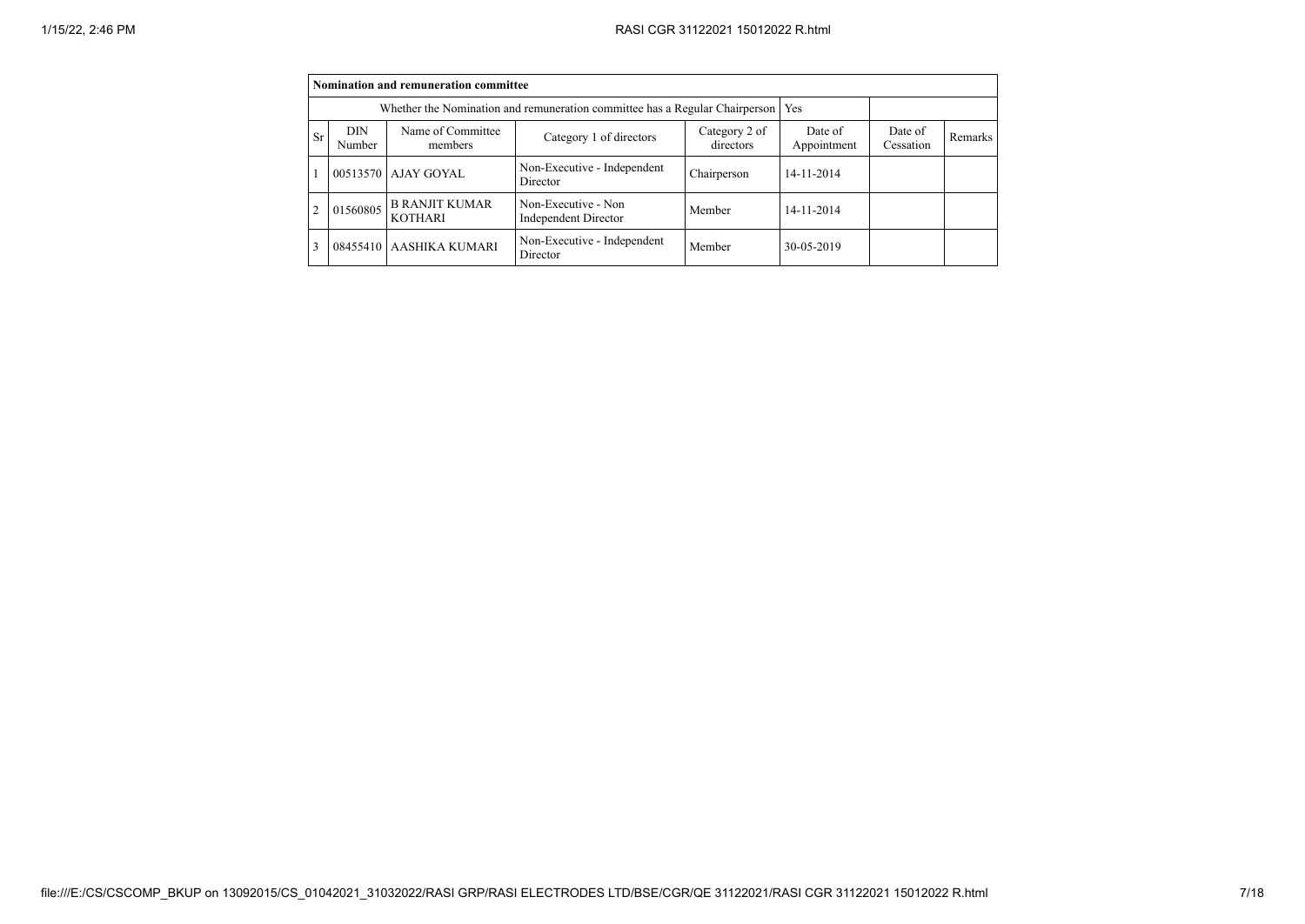|                                                                                                                                                                           |          | <b>Stakeholders Relationship Committee</b> |                                                                           |             |            |  |  |  |  |  |  |
|---------------------------------------------------------------------------------------------------------------------------------------------------------------------------|----------|--------------------------------------------|---------------------------------------------------------------------------|-------------|------------|--|--|--|--|--|--|
|                                                                                                                                                                           |          |                                            | Whether the Stakeholders Relationship Committee has a Regular Chairperson |             | Yes        |  |  |  |  |  |  |
| Name of Committee<br>DIN<br>Category 2 of<br>Date of<br>Date of<br>Category 1 of directors<br>Sr<br>Remarks<br>directors<br>Appointment<br>Cessation<br>Number<br>members |          |                                            |                                                                           |             |            |  |  |  |  |  |  |
|                                                                                                                                                                           | 01560805 | <b>B RANJIT KUMAR</b><br><b>KOTHARI</b>    | Non-Executive - Non<br><b>Independent Director</b>                        | Chairperson | 14-11-2014 |  |  |  |  |  |  |
|                                                                                                                                                                           | 00594168 | <b>B POPATLAL</b><br><b>KOTHARI</b>        | <b>Executive Director</b>                                                 | Member      | 14-11-2014 |  |  |  |  |  |  |
|                                                                                                                                                                           |          | 08455410 AASHIKA KUMARI                    | Non-Executive - Independent<br>Director                                   | Member      | 30-05-2019 |  |  |  |  |  |  |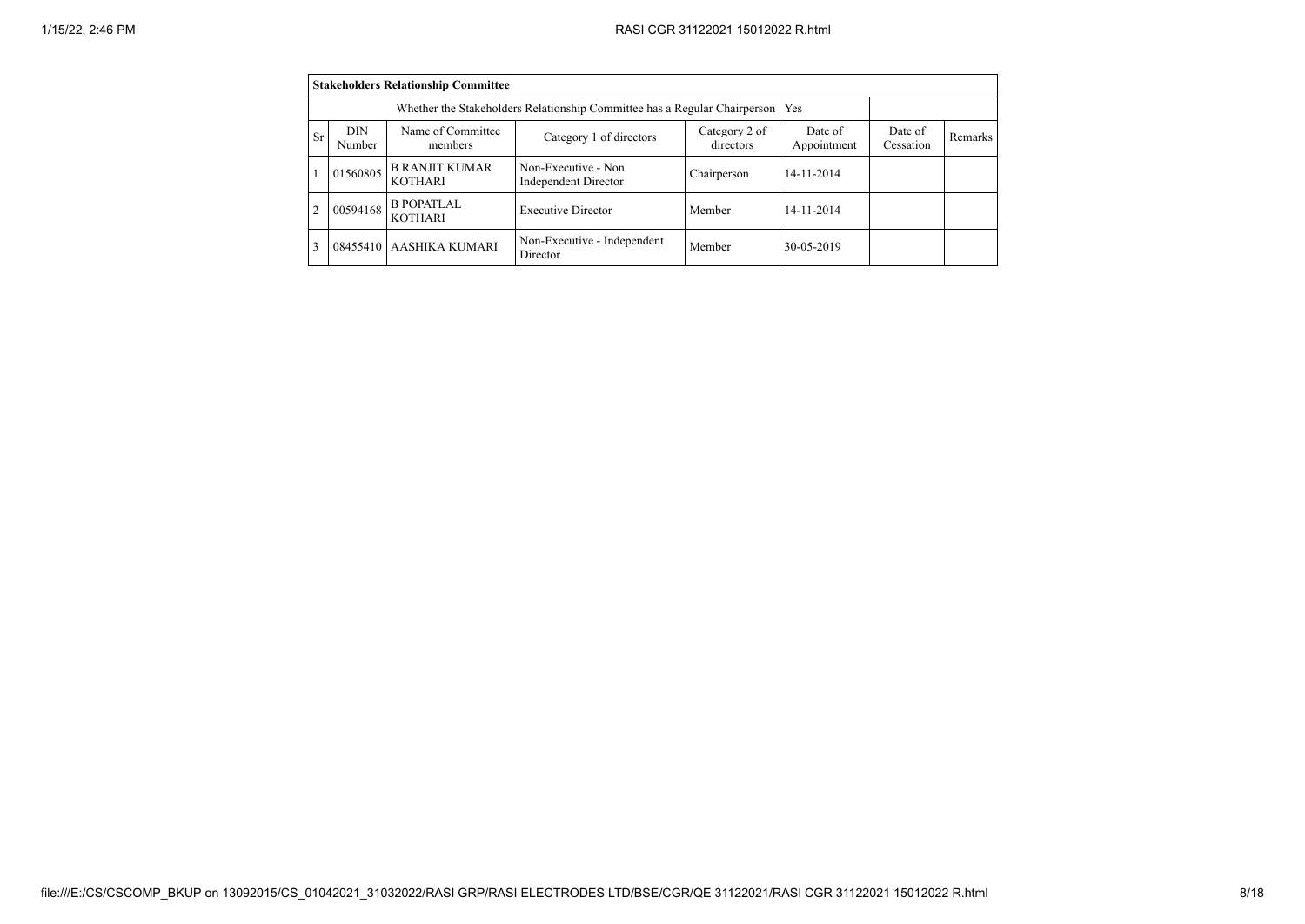|      | <b>Risk Management Committee</b>                                |                              |                            |                            |                        |                      |                |  |  |  |  |  |
|------|-----------------------------------------------------------------|------------------------------|----------------------------|----------------------------|------------------------|----------------------|----------------|--|--|--|--|--|
|      | Whether the Risk Management Committee has a Regular Chairperson |                              |                            |                            |                        |                      |                |  |  |  |  |  |
| - Sr | DIN<br>Number                                                   | Name of Committee<br>members | Category 1 of<br>directors | Category 2 of<br>directors | Date of<br>Appointment | Date of<br>Cessation | <b>Remarks</b> |  |  |  |  |  |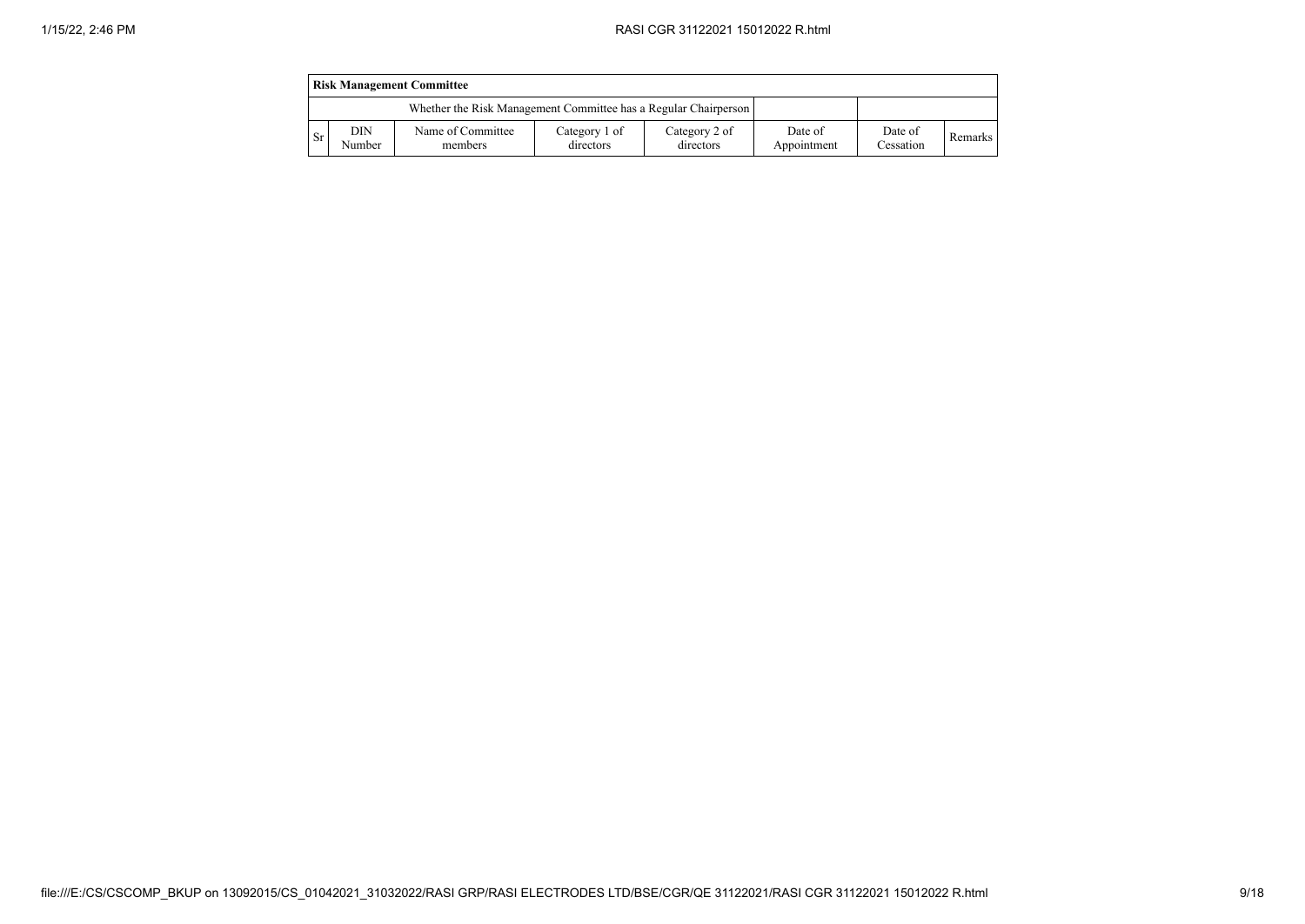|           | <b>Corporate Social Responsibility Committee</b> |                                                                                 |                            |                            |                        |                      |                |  |  |  |  |
|-----------|--------------------------------------------------|---------------------------------------------------------------------------------|----------------------------|----------------------------|------------------------|----------------------|----------------|--|--|--|--|
|           |                                                  | Whether the Corporate Social Responsibility Committee has a Regular Chairperson |                            |                            |                        |                      |                |  |  |  |  |
| <b>Sr</b> | DIN<br>Number                                    | Name of Committee<br>members                                                    | Category 1 of<br>directors | Category 2 of<br>directors | Date of<br>Appointment | Date of<br>Cessation | <b>Remarks</b> |  |  |  |  |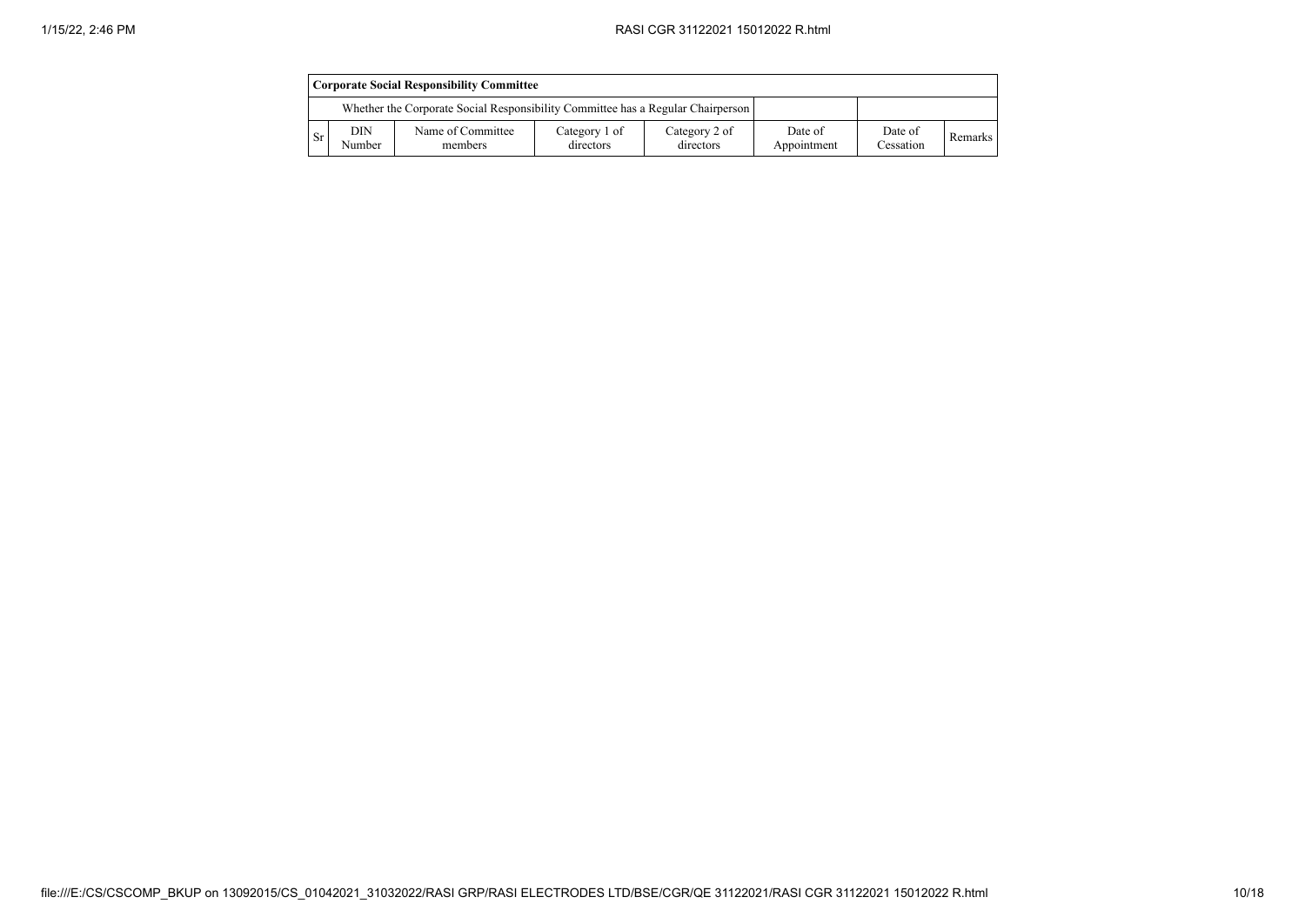|           | <b>Other Committee</b> |                              |                                       |                                         |                            |         |
|-----------|------------------------|------------------------------|---------------------------------------|-----------------------------------------|----------------------------|---------|
| <b>Sr</b> | DIN<br>Number          | Name of Committee<br>members | Name of other committee               | Category 1 of directors                 | Category 2 of<br>directors | Remarks |
|           | 00207799               | HITESH M<br><b>DHARAMSHI</b> | <b>INDEPENDENT</b><br><b>DIRECTOR</b> | Non-Executive - Independent<br>Director | Member                     |         |
| 2         | 00513570               | AJAY GOYAL                   | <b>INDEPENDENT</b><br><b>DIRECTOR</b> | Non-Executive - Independent<br>Director | Member                     |         |
| 3         | 08455410               | <b>AASHIKA KUMARI</b>        | <b>INDEPENDENT</b><br><b>DIRECTOR</b> | Non-Executive - Independent<br>Director | Member                     |         |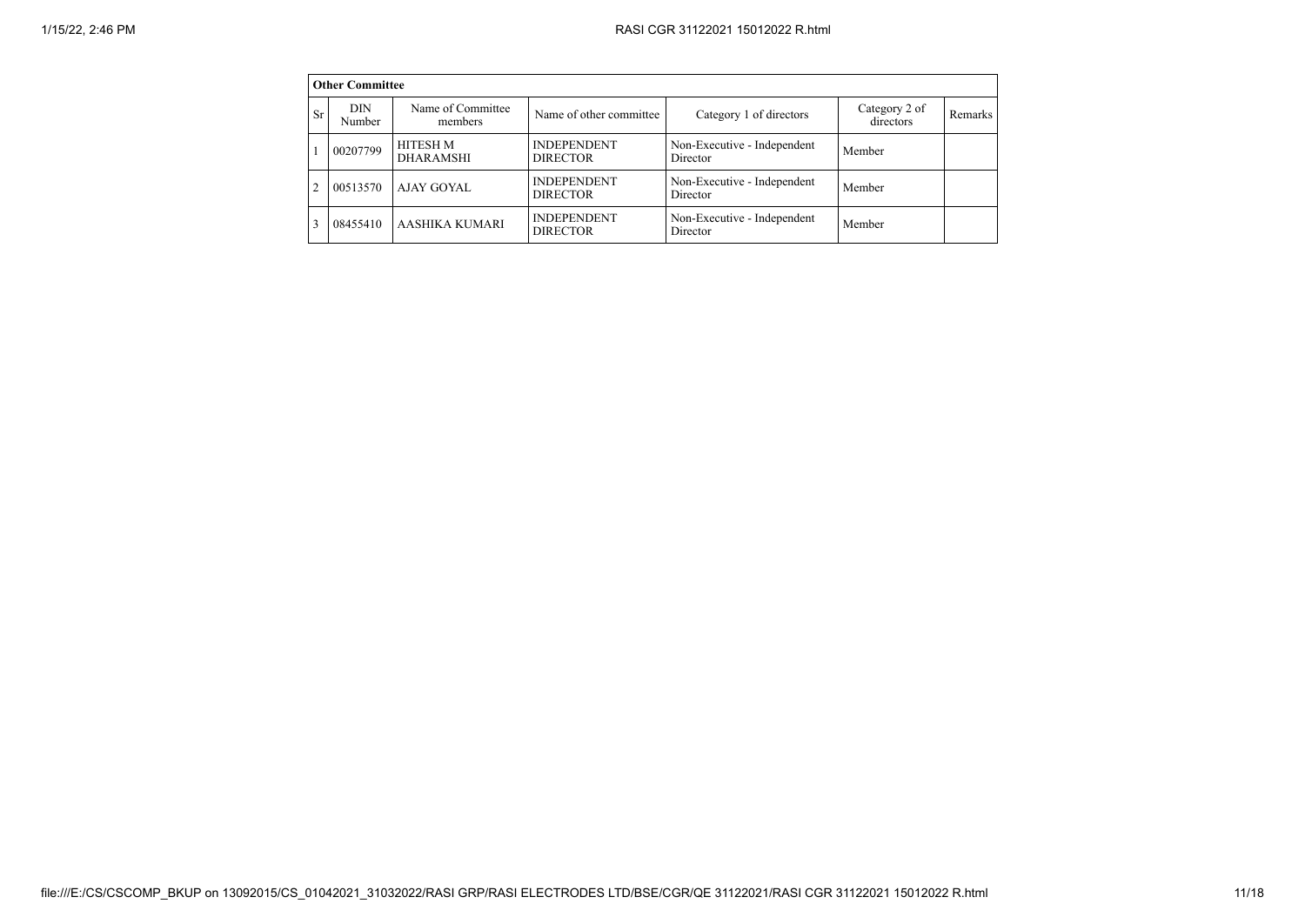|                | <b>Annexure 1</b>                                              |                                                               |                                                                      |                                       |                                                     |                                                                                  |                                                                        |  |  |  |  |  |
|----------------|----------------------------------------------------------------|---------------------------------------------------------------|----------------------------------------------------------------------|---------------------------------------|-----------------------------------------------------|----------------------------------------------------------------------------------|------------------------------------------------------------------------|--|--|--|--|--|
|                | <b>Annexure 1</b>                                              |                                                               |                                                                      |                                       |                                                     |                                                                                  |                                                                        |  |  |  |  |  |
|                | <b>III. Meeting of Board of Directors</b>                      |                                                               |                                                                      |                                       |                                                     |                                                                                  |                                                                        |  |  |  |  |  |
|                | Disclosure of notes on meeting of board                        | of directors explanatory                                      |                                                                      |                                       |                                                     |                                                                                  |                                                                        |  |  |  |  |  |
| Sr             | $Date(s)$ of<br>meeting (if any)<br>in the previous<br>quarter | $Date(s)$ of<br>meeting (if any)<br>in the current<br>quarter | Maximum gap<br>between any two<br>consecutive (in<br>number of days) | Notes for<br>not<br>providing<br>Date | Whether<br>requirement of<br>Ouorum met<br>(Yes/No) | Number of Directors<br>present <sup>*</sup> (other than<br>Independent Director) | No. of<br>Independent<br><b>Directors</b><br>attending the<br>meeting* |  |  |  |  |  |
|                | 13-08-2021                                                     |                                                               |                                                                      |                                       | Yes                                                 | 6                                                                                | 3                                                                      |  |  |  |  |  |
| $\overline{2}$ |                                                                | 12-11-2021                                                    | 90                                                                   |                                       | Yes                                                 | 6                                                                                |                                                                        |  |  |  |  |  |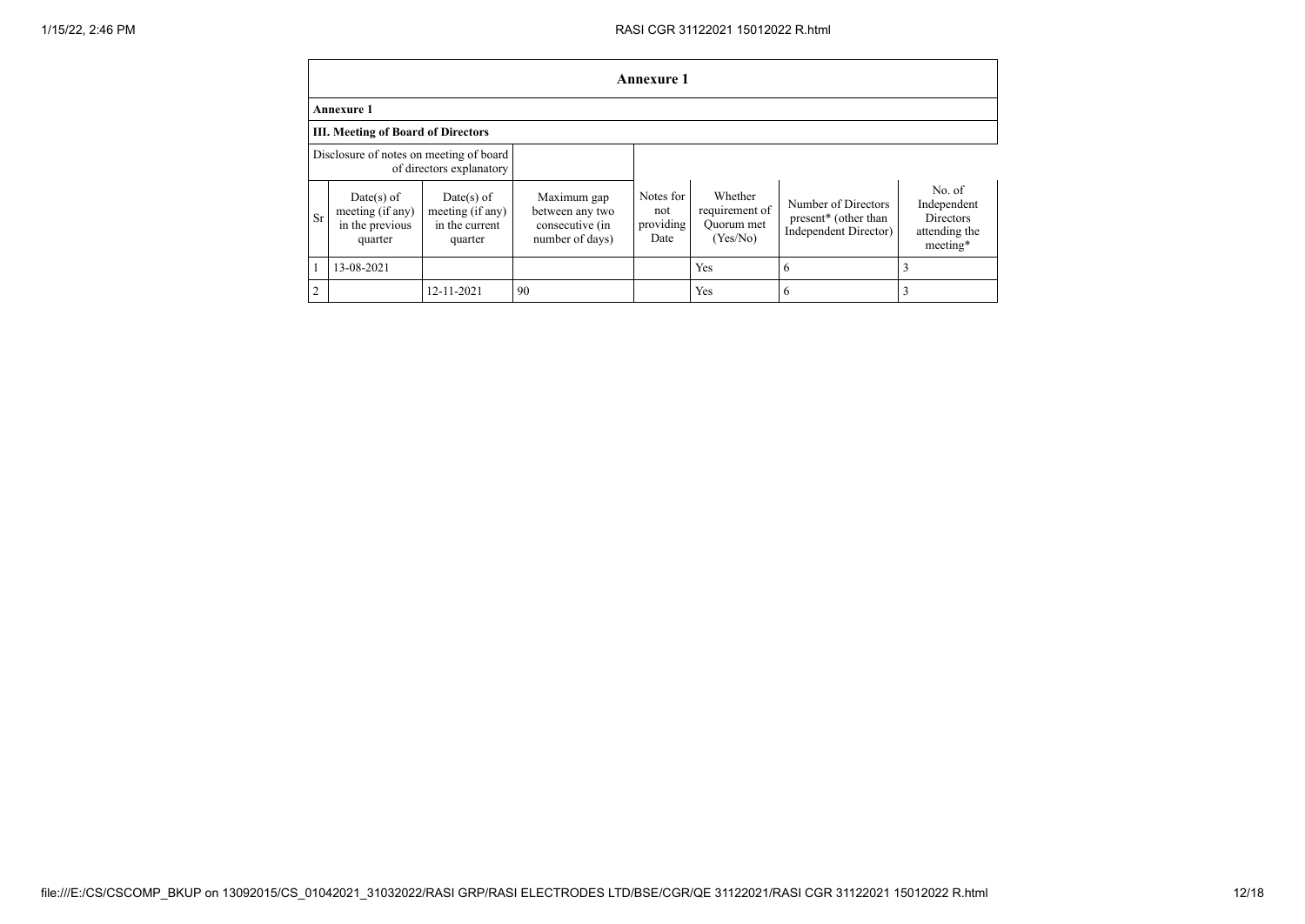|                | <b>Annexure 1</b>                                        |                                                                                                            |                                                                      |                               |                                       |                                                        |                                                                                           |                                                                        |
|----------------|----------------------------------------------------------|------------------------------------------------------------------------------------------------------------|----------------------------------------------------------------------|-------------------------------|---------------------------------------|--------------------------------------------------------|-------------------------------------------------------------------------------------------|------------------------------------------------------------------------|
|                | <b>IV. Meeting of Committees</b>                         |                                                                                                            |                                                                      |                               |                                       |                                                        |                                                                                           |                                                                        |
|                | Disclosure of notes on meeting of committees explanatory |                                                                                                            |                                                                      |                               |                                       |                                                        |                                                                                           |                                                                        |
| <b>Sr</b>      | Name of<br>Committee                                     | $Date(s)$ of meeting (Enter<br>dates of Previous quarter<br>and Current quarter in<br>chronological order) | Maximum gap<br>between any two<br>consecutive (in<br>number of days) | Name of<br>other<br>committee | Reson for<br>not<br>providing<br>date | Whether<br>requirement<br>of Quorum<br>met<br>(Yes/No) | Number of<br>Directors<br>present <sup>*</sup> (other<br>than<br>Independent<br>Director) | No. of<br>Independent<br><b>Directors</b><br>attending the<br>meeting* |
|                | Audit<br>Committee                                       | 13-08-2021                                                                                                 |                                                                      |                               |                                       | Yes                                                    | 1                                                                                         | $\overline{2}$                                                         |
| $\overline{c}$ | Audit<br>Committee                                       | 12-11-2021                                                                                                 | 90                                                                   |                               |                                       | Yes                                                    | $\Omega$                                                                                  | $\Omega$                                                               |
| 3              | Stakeholders<br>Relationship<br>Committee                | 13-08-2021                                                                                                 |                                                                      |                               |                                       | Yes                                                    | 2                                                                                         |                                                                        |
| $\overline{4}$ | <b>Stakeholders</b><br>Relationship<br>Committee         | 12-11-2021                                                                                                 | 90                                                                   |                               |                                       | Yes                                                    | 2                                                                                         |                                                                        |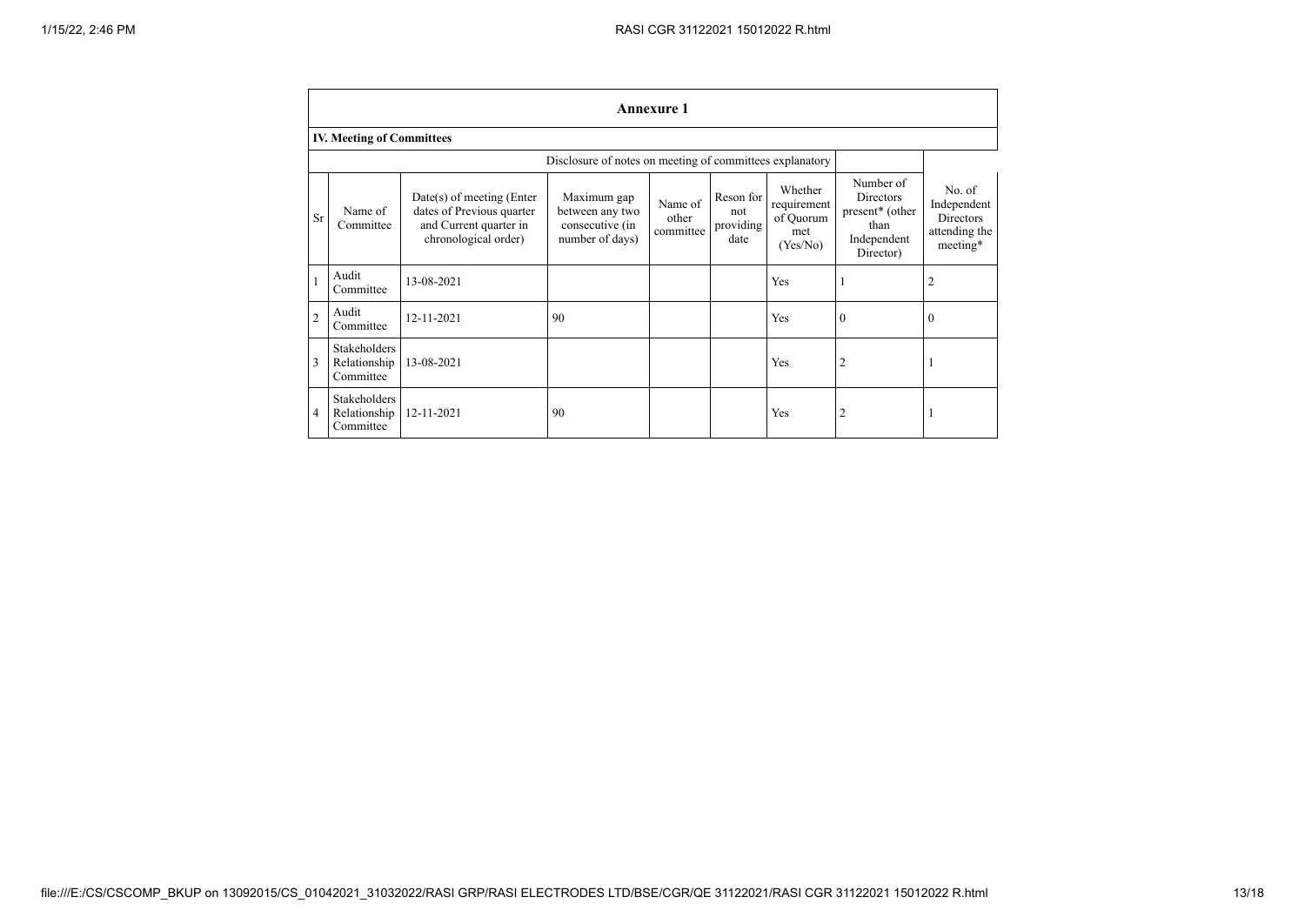| Annexure 1                    |                                                                                                           |                                  |                                                                    |  |
|-------------------------------|-----------------------------------------------------------------------------------------------------------|----------------------------------|--------------------------------------------------------------------|--|
| V. Related Party Transactions |                                                                                                           |                                  |                                                                    |  |
| Sr I                          | Subject                                                                                                   | Compliance status<br>(Yes/No/NA) | If status is "No" details of non-<br>compliance may be given here. |  |
|                               | Whether prior approval of audit committee obtained                                                        | Yes                              |                                                                    |  |
| 2                             | Whether shareholder approval obtained for material RPT                                                    | Yes                              |                                                                    |  |
| 3                             | Whether details of RPT entered into pursuant to omnibus approval<br>have been reviewed by Audit Committee | NA                               |                                                                    |  |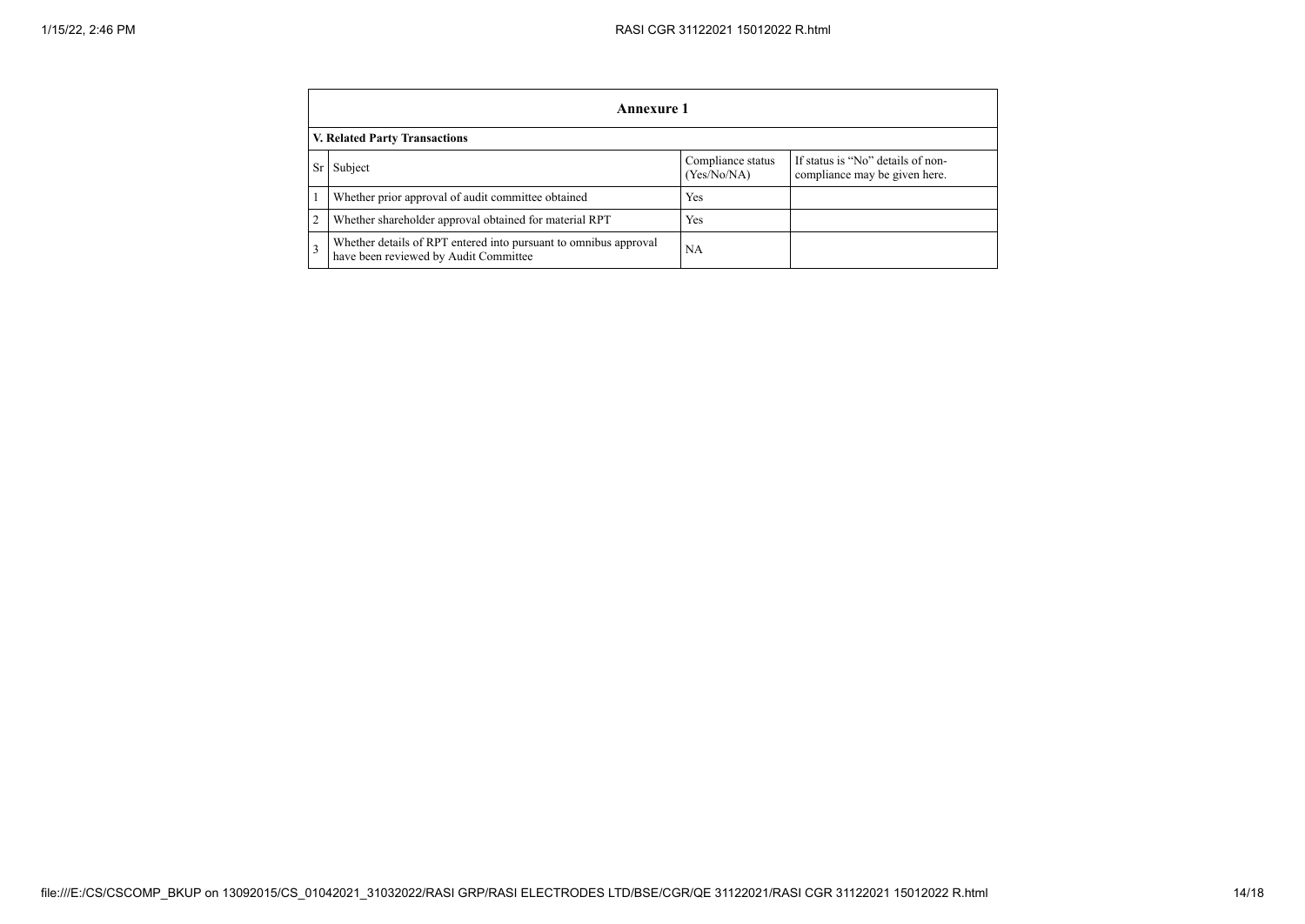| Annexure 1              |                                                                                                                                                                                                                 |           |  |  |
|-------------------------|-----------------------------------------------------------------------------------------------------------------------------------------------------------------------------------------------------------------|-----------|--|--|
| <b>VI.</b> Affirmations |                                                                                                                                                                                                                 |           |  |  |
|                         | Sr Subject                                                                                                                                                                                                      |           |  |  |
|                         | The composition of Board of Directors is in terms of SEBI (Listing obligations and disclosure requirements)<br>Yes<br>Regulations, 2015                                                                         |           |  |  |
| $\overline{c}$          | The composition of the following committees is in terms of SEBI(Listing obligations and disclosure requirements)<br>Regulations, 2015 a. Audit Committee                                                        | Yes       |  |  |
| 3                       | The composition of the following committees is in terms of SEBI(Listing obligations and disclosure requirements)<br>Regulations, 2015. b. Nomination & remuneration committee                                   | Yes       |  |  |
| $\overline{4}$          | The composition of the following committees is in terms of SEBI(Listing obligations and disclosure requirements)<br>Regulations, 2015. c. Stakeholders relationship committee                                   | Yes       |  |  |
| 5                       | The composition of the following committees is in terms of SEBI(Listing obligations and disclosure requirements)<br>Regulations, 2015. d. Risk management committee (applicable to the top 500 listed entities) | <b>NA</b> |  |  |
| 6                       | The committee members have been made aware of their powers, role and responsibilities as specified in SEBI<br>(Listing obligations and disclosure requirements) Regulations, 2015.                              | Yes       |  |  |
|                         | The meetings of the board of directors and the above committees have been conducted in the manner as specified in<br>SEBI (Listing obligations and disclosure requirements) Regulations, 2015.                  | Yes       |  |  |
| 8                       | This report and/or the report submitted in the previous quarter has been placed before Board of Directors.                                                                                                      | Yes       |  |  |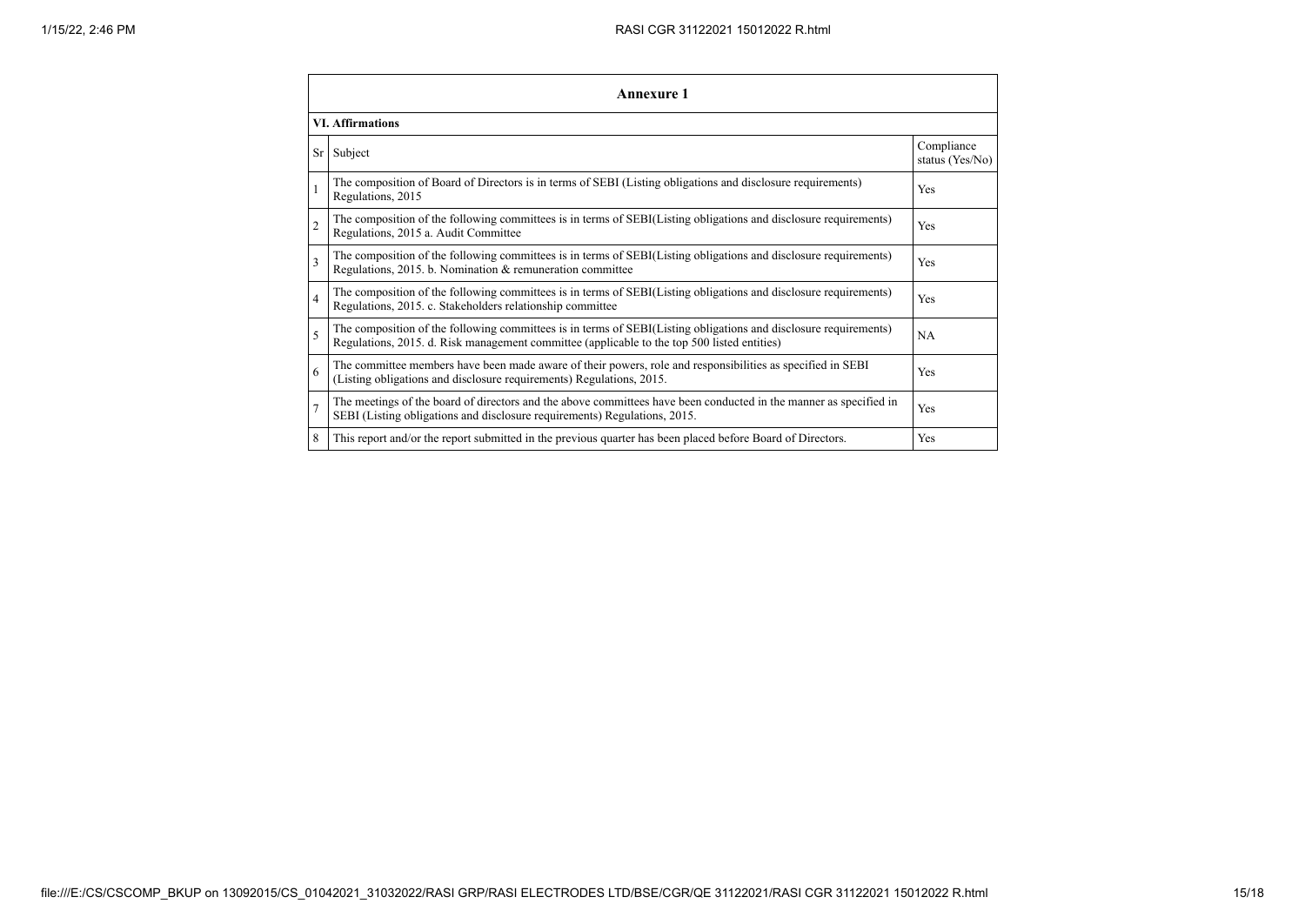|      | <b>Annexure 1</b> |                           |  |
|------|-------------------|---------------------------|--|
| . Sr | Subject           | Compliance status         |  |
|      | Name of signatory | <b>B POPATLAL KOTHARI</b> |  |
|      | Designation       | Managing Director         |  |